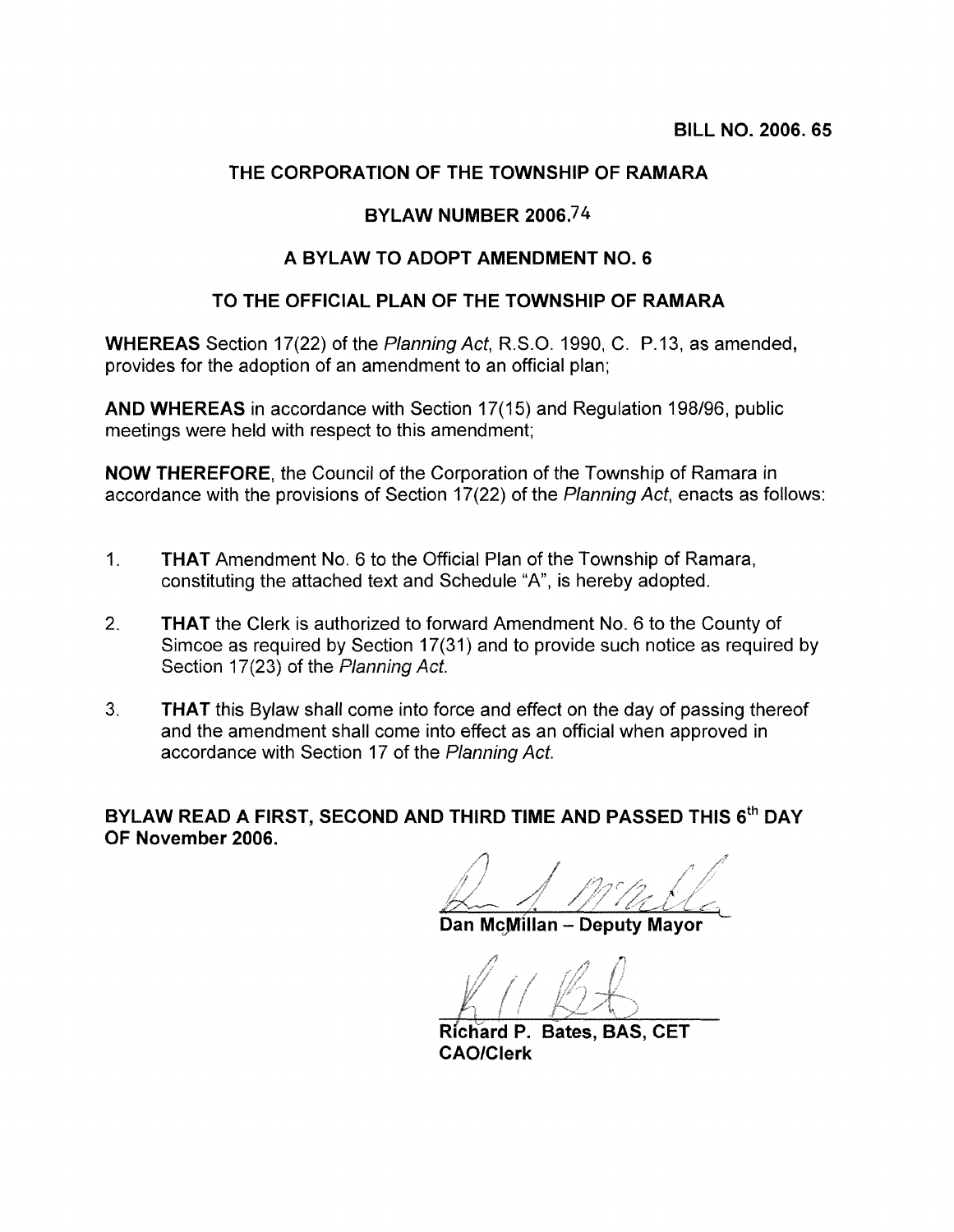# AMENDMENT NO.6 TO THE OFFICIAL PLAN OF THE TOWNSHIP OF RAMARA

## PART A - THE PREAMBLE

#### 1. Purpose of the Amendment

The purpose of Official Plan Amendment No. 6 is to change the land use designation shown on Schedule "A" from "Rural" to "Mineral Aggregate Extraction Area" to permit the licencing of a quarry.

### 2. Location

The Amendment is specific to the lands located in Lots 11 to 15 inclusive and Part of Lot 16 and 17, Concession B (Rama) and Part of Lot 15, Concession C (Rama). The subject land is located on the north and south sides of Concession Road B-C, as shown on Schedule "A" to the Ramara Official Plan.

#### 3. Basis

The Official Plan of the Township of Ramara currently designates the subject land as "Rural". The applicant has made an application to amend the Official Plan to permit the licencing of the subject land as a Quarry under the Aggregate Resources Act. There is a companion amendment to the Ramara Zoning Bylaw 2005.85. Only those lands that are proposed to be licenced are designated as "Mineral Aggregate Resource Area."

The Ramara Official Plan permits a licenced quarry only within this land use designation. The subject lands are identified within the "High Potential Mineral Aggregate Resource Area" on Schedule "D" to the Official Plan.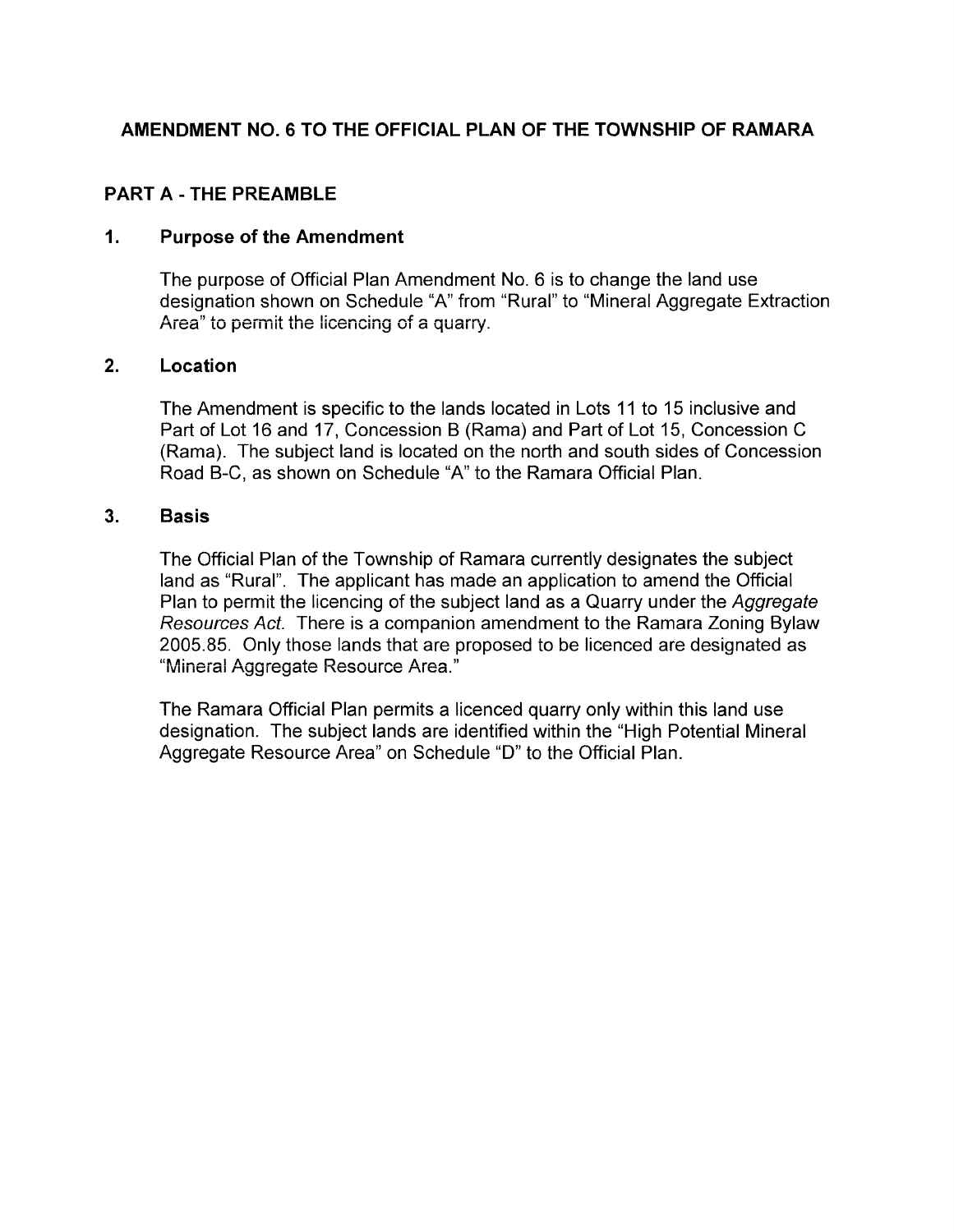# PART B - THE AMENDMENT

All of the Amendment entitled PART B - THE AMENDMENT consisting of the text and schedule constitutes Amendment No. 6 to the Official Plan of the Township of Ramara.

- 1. Schedule "A" entitled "Land Use Plan" of the Official Plan of the Township of Ramara is hereby amended by redesignating certain lands in Lots 11 to 15 inclusive and Part of Lots 16 and 17, Concession B (Rama) and Part of Lot 15, Concession C (Rama), in the Township of Ramara from "Rural" to "Mineral Aggregate Extraction Area", as shown on Schedule "A", attached hereto.
- 2. Section 9.11 MINERAL AGGREGATE EXTRACTION AREA of the Official Plan of the Township of Ramara is hereby amended by adding the following Special Policy 9.11.11.4:
	- 9.11.11.4 Fowler Quarry, Lots 11 to 15 inclusive and Part of Lots 16 and 17, Concession B (Rama) and Part of Lot 15, Concession C (Rama) Notwithstanding 9.11.2, any licenced aggregate

operation within Lots 11 to 15 inclusive and Part of Lots 16 and 17 Concession B (Rama) and Part of Lot 15, Concession C (Rama) shall provide and maintain access to and from the licenced quarry on Concession Road B-C, which is designated as an aggregate haul road by the Township of Ramara.

Any proposed licenced quarry will be subject to an agreement with the Township of Ramara regarding road improvements to Concession Road B-C, timing of road works, road maintenance, responsibility for the cost of the road improvements, among other related matters.

Notwithstanding any provision of this Plan, the implementing zoning bylaw shall incorporate a holding provision until the owner has satisfied the requirement of entering into an agreement with the Township of Ramara.

- 3. Amendment No.6 shall be implemented by means of a Zoning Bylaw Amendment enacted pursuant to the provisions of Section 34 of the Planning Act.
- 4. The provisions of the Official Plan of the Township of Ramara, as amended, shall apply in regard to the interpretation of this Amendment.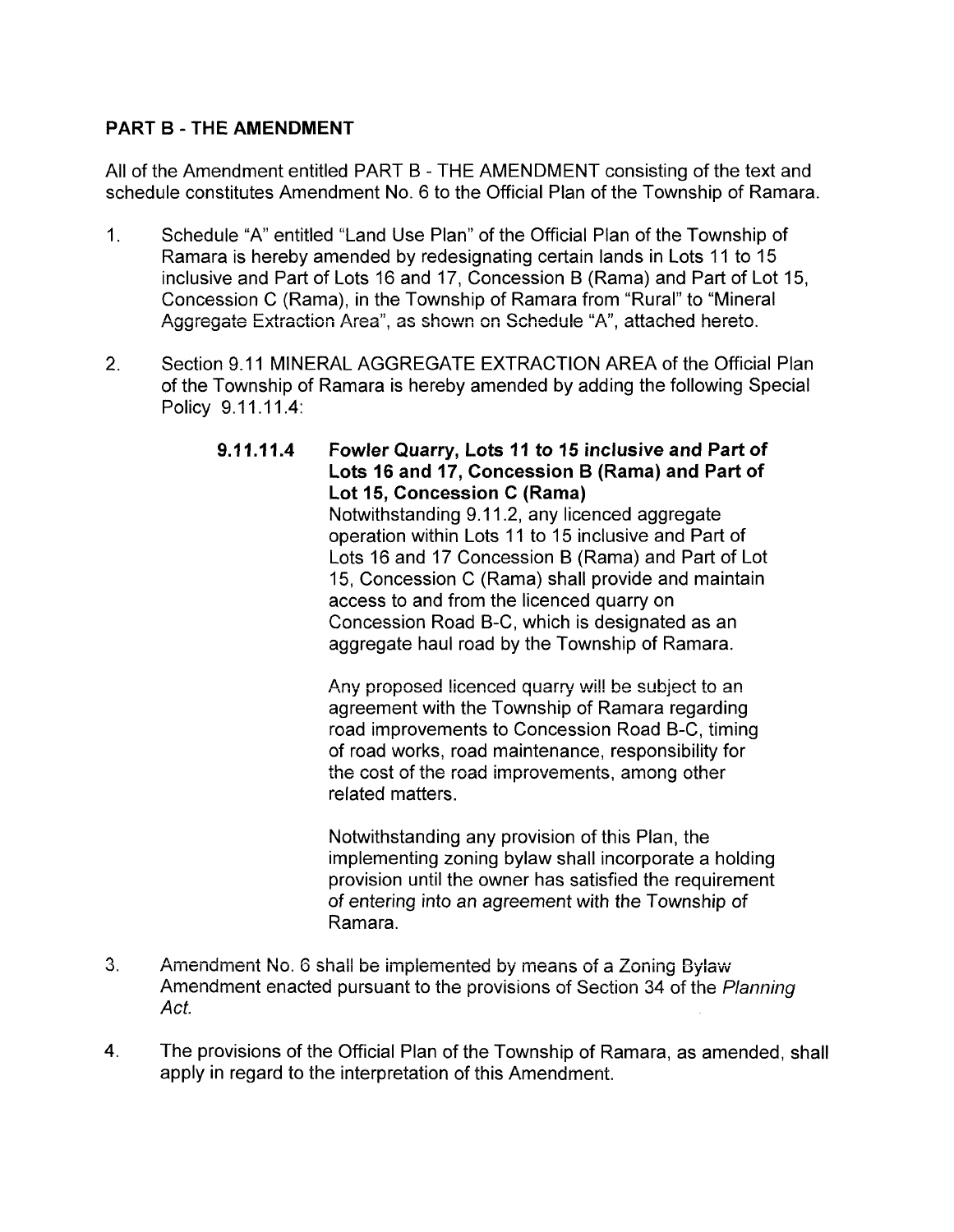# **PART C - THE APPENDIX**

The following appendices do not constitute part of Amendment No.6 but are included as information supporting the Amendment.

- 1. Minutes of Public Meetings, held on September 7,2002 and October 23,2006.
- 2. Memoranda from the Township Planning Consultant to the Township of Ramara, dated March 11,2002, July 26, 2002, December 2,2002, January 20, 2003, and October 23, 2006.